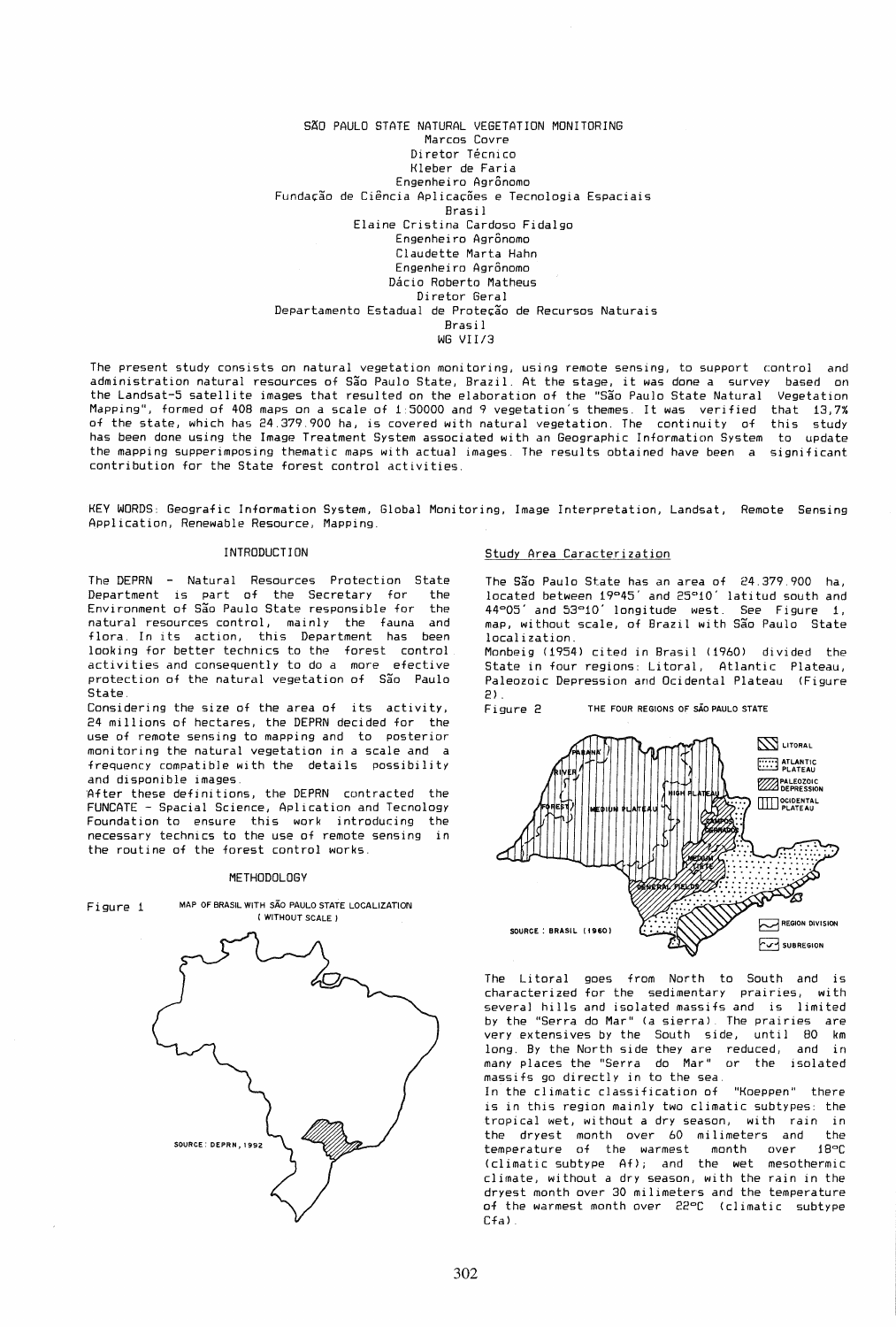The natural vegetation, according the Kuhlmann (1956) classification, there is a predominance of four formations: the tropical perene broadleaved forest, with trees until 30 meters high with a great variety of epiphytes and climbing plants; the "restinga" vegetation, xeromorphique, with dachshund formations near the tide line, shruband and arboreal formations; the mangrove, the halophyc vegetation presents in the areas of the tide influence; and the meadow along river beds, that remains under the water during some periods of the year,

Because of the soil declivity and the low fertility, the natural ecosistems of the region are well preserved, This is the region of the State with more legaly protected area.

The Atlantic Plateau begins in the end of the Litoral band, through the abrupt slopes of "Serra do Mar" It is a region constituted by high lands and with some hills. The sublitoraneous slopes and ridges of "Serra do Mar", the blocks of Plateau as the Bocaina and "Campos do Jordao" in the "Serra da Mantiqueira" Ca sierra), and great extentions of hills in the Paraiba do SuI river basin with their valleys are in the region.





The predominant climatic subtypes are: in the low and plane part of the meadow of the Paraiba river the mesothermic climate of wet winter, with the rain in the dryer month inferior to 30 milimeters, the average temperature of the coldest month inferior to 18°C and the warmest superior to 22°C <climatic subtype Cwa); in the upper lands between the "Serra da Mantiqueira" and the "Serra do Mar", the mesothermic climate of dry winter has temperature of the warmest month above 22°C temperature of the warmest month above 22<mark>°C</mark><br>(climatic subtype Cwb); in the hills of "Serra da Bocaina" and "Serra de Paranapiacaba" (two sierras) nearest the sea, the mesotermic climate is wet<br>without a dry season, with the temperature of the without a dry season, with the temperature of warmest month above 22°C (climatic subtype Cfb); and in part of the region the subtype Cfa as previously described.

The tropical broadleaved evergreen forest occurs in this region, mainly in the "Serra do Mar" and neighbouring, The other vegetal formations in this region are: the tropical semi deciduous broadleaved occurs mainly in the Paraiba river valley, with trees of 15 to 30 meters high in the superior stratum with a few epiphytes; the subtropical needleleaved forest or "Araucaria Forest", mainly<br>in the "Campos do Jordão" region; it is in the "Campos do Jordão" region; characterized by the presence of <u>Araucaria</u> angustifolia in a simple superior stratum; the mountain fields, present in restricted area of "Serra da Bocaina" and "Campos do Jordio"; and the meadows along river beds.

This region, very industrialized, shelters great part of the State population and presents problems. In this region is the capital of the State.

The Paleozoic Depression is constituted by a band as an arcle of a circle between the highlands of Atlantic Plateau and a scarp crossed by rivers as the Tietê river. This region can be divided in three subregions: the "Campos Cerrados", great plane surfaces at 600 to 700 meters high; the Medium Tietê, with tabular surface with basalt<br>spots: and the general fields with great plane spots; and the general fields with great surfaces and over 700 meters high.<br>The predominant climatic subtypes

predominant climatic subtypes are the previously described: CWd, Cfa and Cfb.

In this region, besides the tropical semi deciduous broadleaved forest and tile meadows along river beds, there is the "cerrado , wich has a variable structure but has its own characteristic as the presence of trees and shrubs with crooked stems and branches with thick barks.

The Dcidental Plateau is characterized by a smooth relief, Its geographic delimitation is on the top of the "cuestas" around the Paleozoic Depression, between 800 to t200 meters high and in the Parana river, between 30 to 250 meters. These smooth relief can be divided in three subregions: the High Plateau. the Medium Plateau and the Parana River Forest.

The predominant climatic subtypes are: in the North and Northwest of the State, the wet tropical climate with the rain season in the summer and the dry season in the winter (climatic subtype Aw); the Cwa climate occurs in a continuous band since the West, near the Parana river until the East of State, in the Paleozoic Depression region; and in some more high areas, distributed by the geographic region of climatic subtype Cwa, there is the subtype Cwb, previously described,

The vegetal formations in this region are the same described to the Paleozoic Depression region,

The Paleozoic Depression and the Dei dental Plateau regions have great part of their area ocupied with agriculture, siviculture and pastoral activities, mainly pastures, the sugar-cane culture, the Citrus culture, siviculture and annual crops as soyabeens and wheat.

# THE CLIMATIC SUBTYPES OF SÃO PAULO STATE



### 1st Stage: Natural Vegetation Mapping

The mapping of the natural vegetation was divided in two phases, Preliminary was developed a pilot project, described by Hahn (1990) to test the methodology in determinated situations that represent the extention and the forecast diversity in the study area. The selected area represents 20% of the total drea of the State (24,379,000 ha). The employed methodology was the visual interpretition of images in paper of bands 3 and 4 of the sensor Thematic Mapper (TM) of the Landsat-5 satellite in scale 1:100,000, In this phase the images utili ed were relatif to 12 quadrants, with the Landsat passage between March 25th to September  $10^{th}$  of  $1988$ .

During the pilot phase, the characterization of natural vegetation needed a selection of a system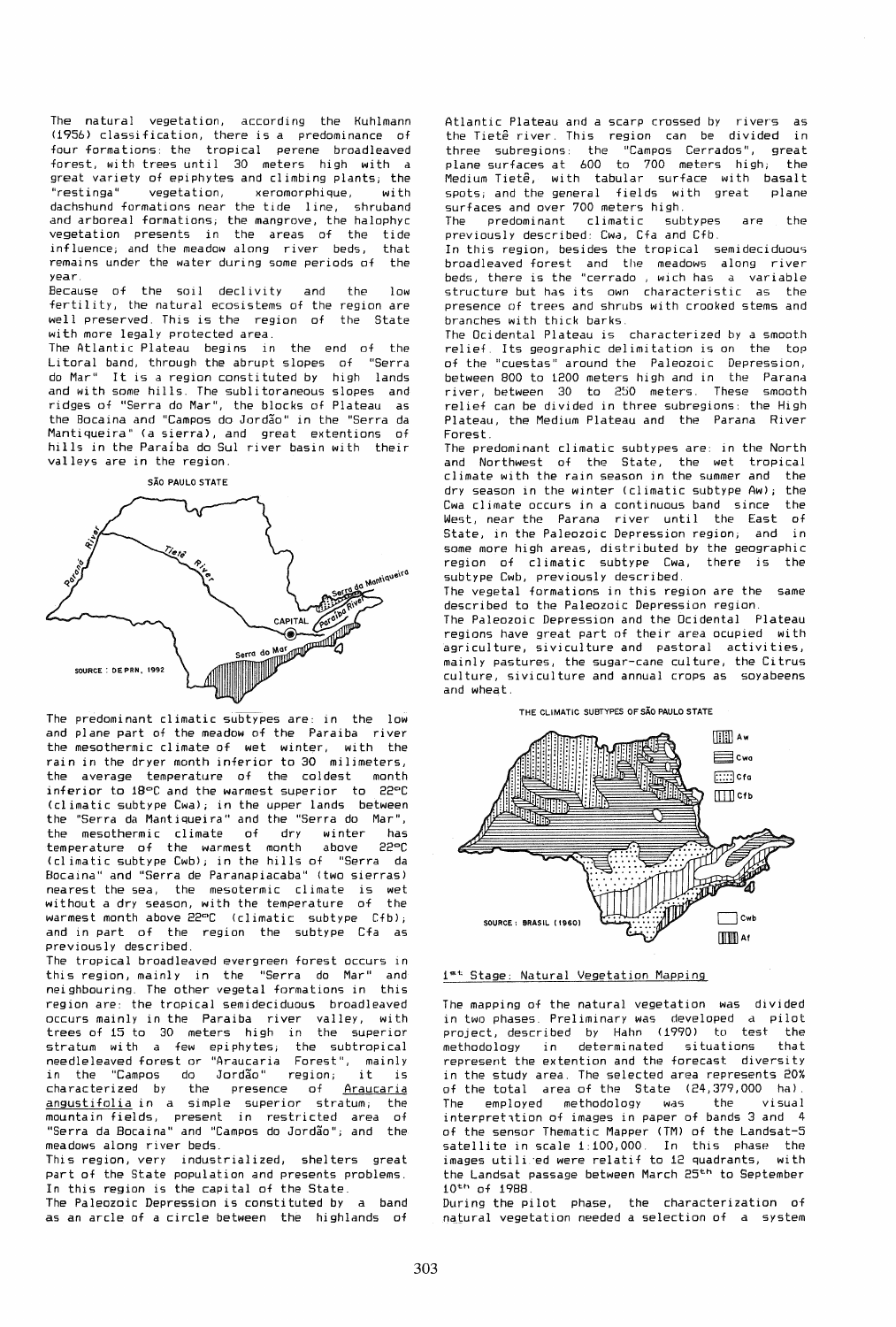based on the phisionomic-structural variations of the vegetal formations easier to be perceptible in the use of the remote sensing products <mark>(PONZONI,</mark><br>1989). The adopted phisionomic classification 1989). The adopted phisionomic classification follow, with small modifications that one utilized by CAMPOS (1926), AZEVEDO (1950), KUHLMANN (1956), SERRA FILHO (1975) and others, that is the one that presents the best adaptation to the utilized terminology in the ambiental legislation.

Forest: complex vegetal formation, constituted mainly by trees with great number of species. It has three distintive levels. The upper, relatively little dense, that is formed by individuals above 15 meters high, with cilinder stems and medium to high branches. The intermediary level, of high density is constituted by individuals of 5 to 10 meters and with a closed canopy The lower level is constituted by herbs and shrubs and has some palm trees and arborescents ferns until 3 meters high

"Capoei ra": is d secondary vegetation that grows after deflorestation or a very degradated primary vegetation. It is constituted mainly by individuals of secondary grow and by spontaneous species of a fast grow that colonize the deflorested areas. It was not a definitive structure, has thin trees with a compact structure, has thin trees with a<br>distribution and a small number of species.

"Campo": is a unity of vegetation characterized by the predominance of grasses and herbs. It can be classified in two subtypes: the altitude fields or mountain fields present on "Serra da Mantiqueira", and the clean fields.

"Cerradio": is a vegetal formation constituted by three distintive levels. The upper has a few trees, usually with 6 to 12 meters high, mainly hardwood. The intermediary level presents trees and shrubs of crooked stems and branches, with thick suber, big leaves and only a few thorns. The lower level has grasses and herbs from 0.3 to 0.5 high.

"Cerrado": is a formation of pecul iar phisionomy characterized by individuals until 6 meters high, with crooked stems, covered by thick and ridged cortex. with low branches, asimetric canopy, great, thick and leather leaves, without thorns, epiphytas and lianas.

"Campo Cerrado": is a country vegetation, mainly grasses with some distant small trees and shrubs. Can be a transition form between the other types or a degradated form of a cerrado.

"Meadow Natural Vegetation" is a small vegetation with a variable structure, characterized by its resistence to periodic inundations and located in the lowlands along river beds

"Mangrove": typical litoral vegetation under the tide action. It has only one tree level with a diversity The trees have compatible adaptations to the environmental specificity as aerial roots, sustentable roots, pneumatophoros (sructures to facilitate the gas changes) and increased by the high quantity of salt, humates and low tax of oxigenium in the soil All these factors make dificult the water absorption.

"Restinga": typical formation of the sand litoral,<br>mainly arbustive, xeromorphique increased by xeromorphique increased by poorness and permeability of the sand soil and by the dryer action of the winds.

Arbor Formations with Areas Smaller than The Minimum Classificatory Thematic Unity: arbor formations smaller than 4.0ha to the regions of smooth relief and 9.0ha to regions with irregular surface not classified into the anterior subjects described because they do not present a characteristic pattern of spectral answer in the TM/Landsat images and would be highly expensive to characterize each one in the field.

After the positive evaluation of the obtained results in the pilot project the mapping was done to all Sio Paulo State. With the disponibility of images in form of photographic collor products in scale 1:50,000 the methodology utilized in the begining was modified.

According to the results of ELBSERSEN (1973) and GREHS (1974) in the eletromagnetic spectrum band selection to the vegetation identification, we selected the TM/Landsat bands and tests were done with four types of collor compositions in red, blue and green in four different regions of Sio Paulo State. The composition of the bands 5-3-4, compared with the compositions 4-3-5, 3-2-4, and 4-2-3, permited a better diferentiation between the defined themes in the legend and between the other<br>components of the landscape. The selected bands components of the landscape. The selected bands<br>acts in the follow spectral bands: 630 to 690nm acts in the follow spectral bands:  $630$  to (band 3', 760 to 900nm (band 4) and 1,550 to 1,750nm (band 5).

To select the interesting scenes we used the criterian of the maximum coverage of the clouds equal to 10%, good average visibility of the scene related mainly to the absence of the atmospherique fog and to the image ilumination conditions, and the date of the more recente satellite passage. A total of 159 images of 159 sub-quadrants were selected with the Landsat passages at March 27<sup>th</sup> of 1988 to April 20th of 1989.

The identification of geographic parameters images was done based on the cartographic plane in scale 1:50,000 of the Geography and Statistical Brazilian Institute Foundation - lBGE or from the Geographic Service Diretory. Using poliester tercron papers over the lBGE apr DSG maps we delimited the geographic coordinates, urban areas, Municipalities limits, roads and water disposed nets.

After this the papers were put over the images looking for a better adjust and them a visual analyses of themes was done, and the occurence<br>areas were delimited over the poliester paper. The areas were delimited over the poliester paper. visual analyses was based on the image elements as: tonality, collor, size form, texture, pattern, hight, shadow, localization and context.

Complementary to the image informations, data about anterior vegetation surveys of this area (BORGONOVI, 1965 and 1967; CHIARINI, 1969 and SERRA FILHO, 1975), bibliographic revision and mainly aerial photography in the scales 1:35,000 and 1:45, 000 The aerial photographyes helped in the mapping of regions of irregular surface or dificult entrance.

Concluding this stage a field work to stablish the association in homogeneous pattern, identified in the images, with the correspondent unities of the vegetation presented in the field. To each map was selected the vegetation types to represent these patterns of image, and after this we went to a field verification. The field analysis was based on the phisionomic aspects of the vegetation. In some cases the field work clarified some interpretation doubts. Some helicopter flyghts were done in some regions of difficult acess with the same purpose.

After the corrections or confirmations on the preliminary image analysis, the thematic maps were done in poliester paper with nanquing ink in scale  $1:50,000$  resulting in the Mapping of Sio Paulo State.

### 2nd Stage: Counting Areas in Thematic Maps

The counting of the map areas into each class was done starting from the thematic maps<br>To do it we utilized: digitalization

To do it we utilized: digitalization table,<br>microcomputer.PC and a digital planimeter. The microcomputer PC and a digital planimeter. method was the digitalization of the thematic maps and in the grouping of data in each theme and Municipality. The final data was totalized by Municipality, an amount of 584 Municipalities and joined in eletronic cards.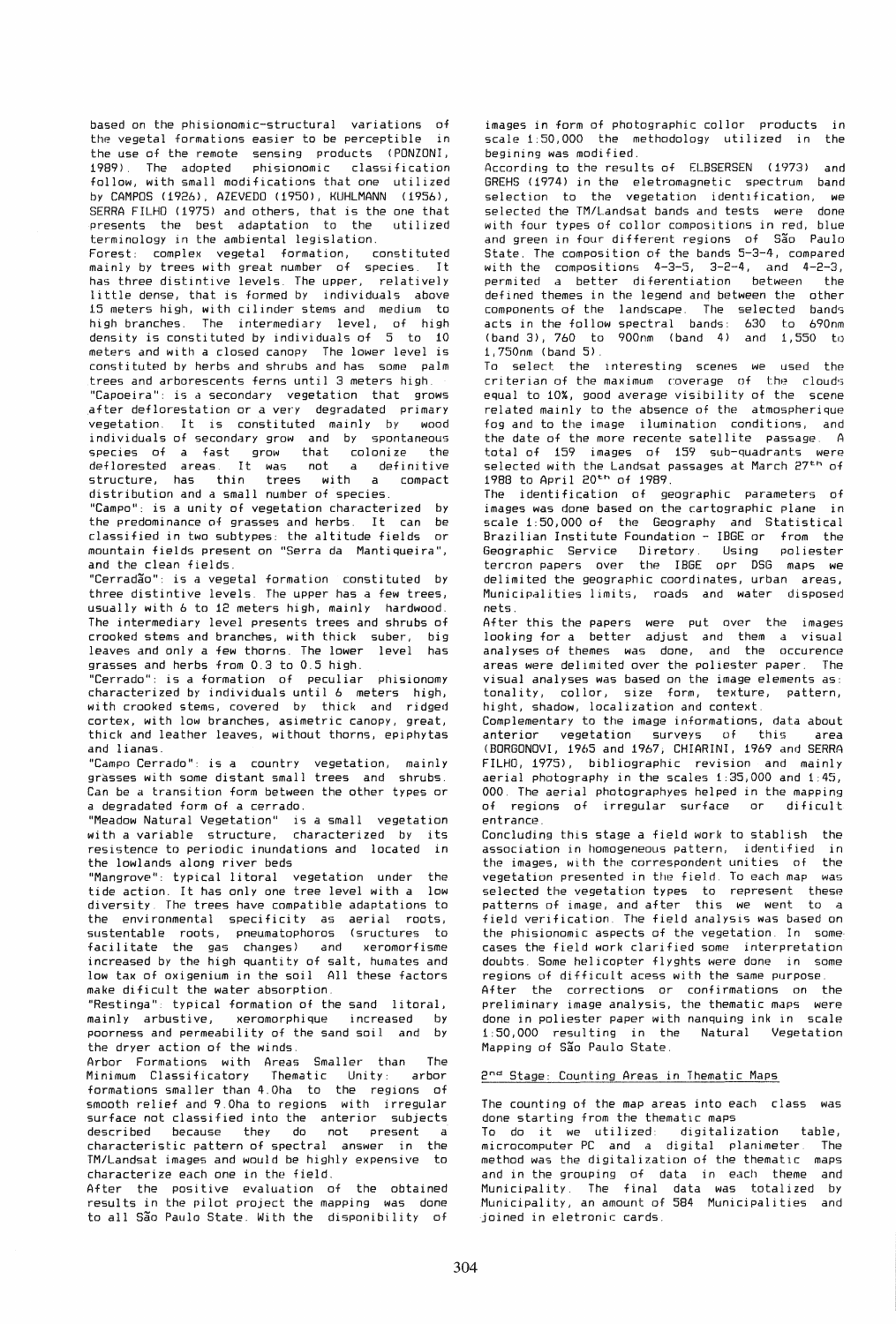# 3""': Monitoring the Natural Vegetation

Consists in the following of changes in the State<br>natural vegetation starting from the initial natural vegetation starting from mapping.

For this we brought two systems of modular images treatment, the SITIM 150, developed by the Spacial Researches Institute - INPE, and basically compound of a microcomputer, a semigraphic collor video terminal and a keyboard, two unities of a floppy disk, one unity of hard disk, one unity of tape and a set of programs. To the SITIM is associated a geographic information system, the SGI, developed *by* INPE and a digitalization table.

Preliminary was introduced in the SGI, through digitalization, the informations of the 408 maps of the Natural Vegetation Mapping of São Paulo State. Each map was considered as a project. To each project we created informations planes with geographic elements as: roads, hidrography and information plane was introduced in the form of poligons correspondent to the natural vegetation divided *in* nine classes according the nine themes previously decribed.

The utilized images in this stage were obtained in<br>form of digital products in tapes type "streamer" form of digital products in tapes type compatible with the SITIM system. They are in quadrants, with the bands 3, 4 and 5 of the TM/Landsat and with geometric corrections of the system done by resampling of the cubic convolution type. The interesting scenes are selected following the same criterious used in the mapping phase.

The received image are registrated and turned into the system of cartographic projection of IBGE and DSG, permiting to superpose the images to the thematic maps. To the visual analises of images we utilize operations in the visual unity that objective the superposition of the three used bands and the manipulation of the contrast to a best combination of the collors red, blue and green, and the superposition of the informations plane.

The image analyses is done to detect the changes after the mapping. The changes can be positives, when increase the vegetation areas; or negatives, when deforestation occurs; or classificatory<br>changes, when the area presents a kind of changes, when the area presents a vegetation different of the map. These data are wrote on the mapping papers and in cards. In cards we write the colected informations from the anal isis of images and after we write the field informations about the extention of the modified

Table 1 \_\_ NATURAL VEGETATION OF SÃO PAULO STATE

area, the localization and its situation related to legaly protected areas or, the conservation unities in the State with a Federal, State or Local administration. To this work another' informations plans were introduced as state parks, ecological stations, biological reserves, special protected areas, ambiental protected areas, falling areas, forestal reserves, indian areas, and so on. Other collected informations in the cards are relative to the DEPRN action on this area, as the control that can be a administrative penalty and reports to the Public Ministery to support civil actions, or the activities of licensing, consession of licenses and certified documents.

In this stage were analysed 52 images correspondent to 49 quadrants. The scenes related to the Landsat passage of December 30th of 1990 to the September 14<sup>th</sup> of 1991. The area studied is 90% of the State territory.

#### RESULTS

The results of the mapping are presented as 408 maps in the scale 1:50,000 and all together is the Natural Vegetation Mapping of São Paulo State. The Table 1 presents the results of the counting of the thematic maps areas. In this Table the State is divided in three regions, that are the actuation area of each DEPRN Regional Division (Figure 3) . During the monitoring, 90% of the São Paulo State territory was studied by the analyses of 52 TM/Landsat images. Now the work is in the field check about the changes detected in the images to posterior actualization of mapping. The collected informations from the images, mainly the negatives ones, show prioritary areas to the DEPRN actuation. Figure 3



| REG. | <b>SURFACE</b><br>(Ha) | FOREST         |      |              |             |              | CERRADO    |                          |              |          | NAT. VEG.   | "> CAPOEIRA "> CERRADÃO "> ("CERRADO" "> CAMPO J"> CAMPO "> MEADOW "> FRESTINGA" "> MANGROVE "> AREA |            |        | WITHOUT<br>CLASSIF. | $^{\bullet}/\bullet$ | TOTAL     | $\cdot$ |
|------|------------------------|----------------|------|--------------|-------------|--------------|------------|--------------------------|--------------|----------|-------------|------------------------------------------------------------------------------------------------------|------------|--------|---------------------|----------------------|-----------|---------|
|      | 8,646,300              | 637.739 7.38   |      | 683,947 7.91 | 4,234 0.05  | 24,085 0.28  | 338        | $\overline{\phantom{m}}$ |              | 615 0.01 | 26,070 0.30 | --                                                                                                   |            | $\sim$ | 23,858 0.28         |                      | 1,400,891 | 16,20   |
| 2    | 14,067,500             | 314,787        | 2.23 | 160,070 1.14 | 68,940 049  | 184,561 1.31 | 1,494 0.01 |                          |              |          | 68,491 0.49 |                                                                                                      |            | ---    | 22, 141 0.16        |                      | 820,488   | 5.62    |
| з    | 1,646,100              | 894,438 54.34  |      | 139,896 8.50 |             |              |            | -                        | $1.317$ 0.08 |          | 39,515 2.40 | 31,609   1.92                                                                                        | 8,054 0.49 |        | 545 0.03            |                      | 1,115,377 | 67.76   |
| ітот | 24,379,900             | 1,846,966 7.58 |      | 983,914 4.04 | 73,175 0.30 | 208,647 0.86 | 1,833 0.01 |                          | 1,933 0.01   |          | 134,077 055 | 31,609 0.13                                                                                          | 8,054 0.03 |        | 46,545 0.19         |                      | 3,336,757 | 13,69   |

SOURCE: DEPRN, 1990

#### CONCLUSIONS

The use of TM/Landsat satellite sensing image to mapping and monitoring the natural vegetation is a help in the planning of control and licensing the

natural resources, contributing to increase the quality, speed and eficiency of these activities. The continuity of this work will have the continuous monitoring of State natural vegetation<br>and the introduction in the SGI of more and the introduction in the SGI of more